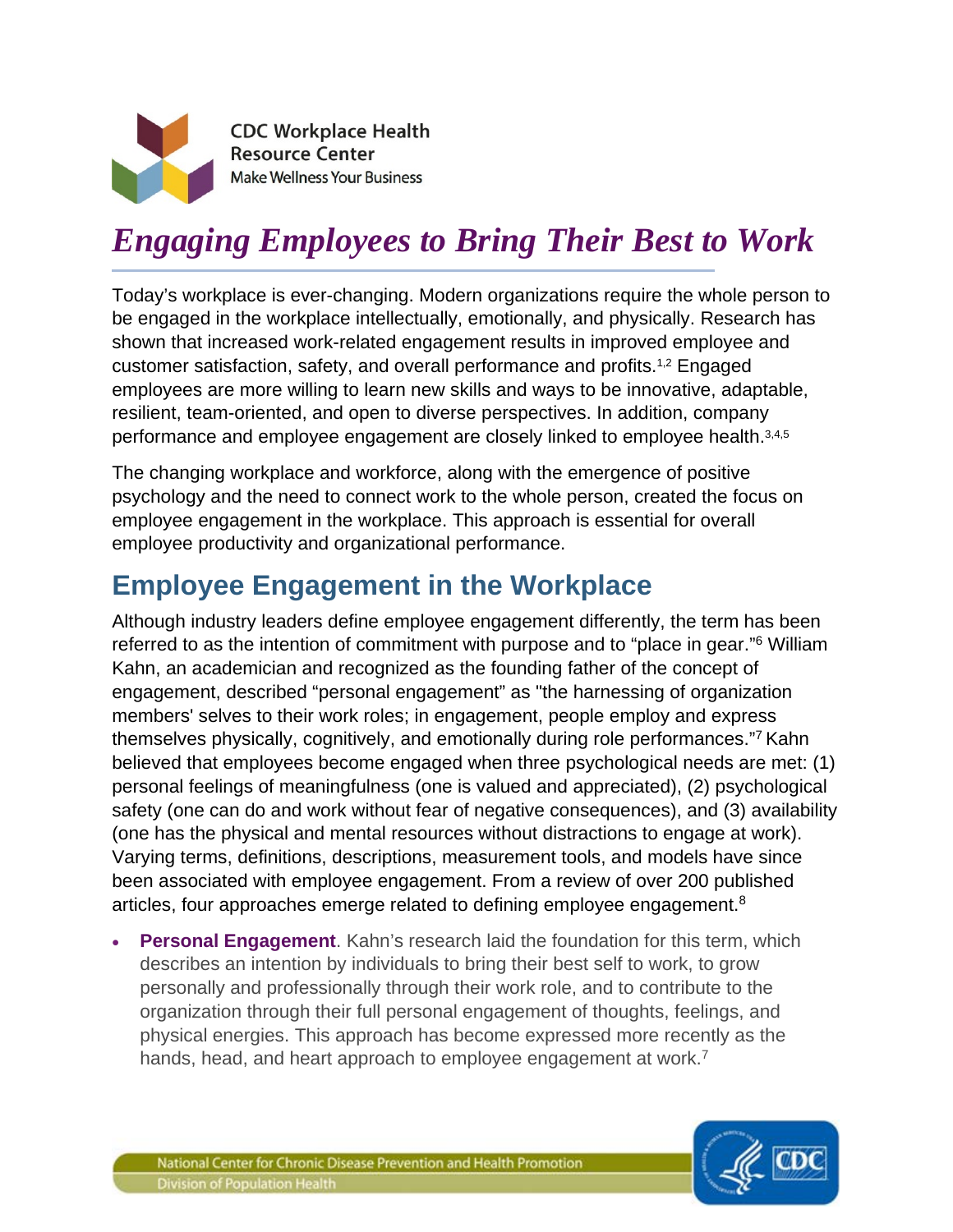- **Work or Job Engagement.** This approach focuses on greater satisfaction and involvement by achieving "a positive, fulfilling, work-related state of mind" that is characterized by:
	- o **Vigor** (high levels of mental resilience and energy, even while overcoming challenges).
	- o **Dedication** (intense effort and intention of work while benefiting from sensations of pride or significance).
	- o **Absorption** (intense focus and concentration with challenges of detaching).<sup>9</sup>

concentration intense effort intention of work overcoming challenges Tenergy pride lenges detaching mental resilience intense focus

- **Satisfaction Engagement.** This approach is what is most commonly referred to as employee engagement. One of the first firms to popularize the term was the Gallup Organization, referring to employee engagement as "an individual's involvement and satisfaction with as well as enthusiasm for work,"<sup>1,9</sup> defining engagement broadly as a state of positive attitude. This approach has a strong relationship with:
	- o Individuals' **job satisfaction.**
	- o **Commitment** to the organization.
	- o **High performance.**
- **Multidimensional engagement.** This approach views the unique and significant differences and psychological connections of the individual's engagement with the workplace, including their job and position within the organization, compared with engagement with the work alone.<sup>10</sup> For example, research has demonstrated that engagement is a function of how employees are treated by their leaders. A stronger relationship predicts higher employee engagement.<sup>2</sup>

### **Benefits of Employee Engagement**

Employers continue to explore ways to gain optimal levels of performance from their employees. For businesses, successful employee engagement can provide numerous



benefits to the organization. Although research related to evidence-based practices in the workplace is ongoing, research from the last three decades reveals a positive relationship among employee attitudes, engagement with safety, job satisfaction and employee retention, customer satisfaction, and financials. Better employee engagement is also associated with reduced absenteeism and merchandise shrinkage.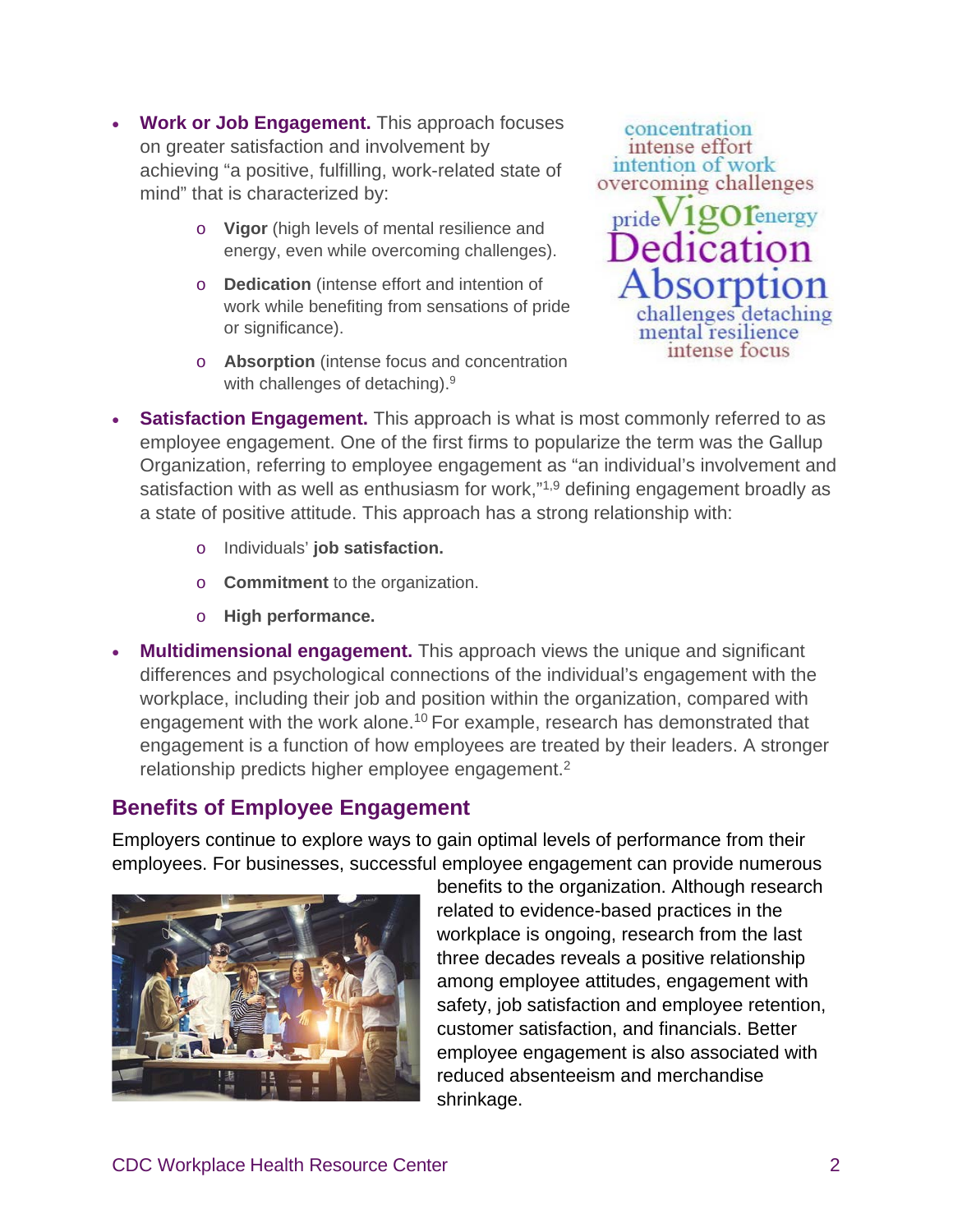Below is a list of favorable outcomes for individuals and an organization.<sup>2,9–13</sup>

### **Favorable Outcomes of Employee Engagement**

| <b>Individual Benefits</b> |                                                   | <b>Organizational Benefits</b> |                                     |
|----------------------------|---------------------------------------------------|--------------------------------|-------------------------------------|
|                            | Higher job satisfaction and commitment.           | $\bullet$                      | Improved customer service ratings.  |
|                            | Life satisfaction and lower levels of ill health. | $\bullet$                      | Improved customer loyalty.          |
|                            | Fewer absences.                                   | ۰                              | Improved sales and profits.         |
|                            | Fewer safety issues.                              | ۰                              | Increased worker loyalty.           |
|                            | Higher performance ratings.                       | ۰                              | Reduced employee turnover.          |
|                            | Increase mental resilience.                       | ۰                              | Reduced absenteeism.                |
|                            | Sense of belonging.                               | ۰                              | Improved quality with fewer errors. |
|                            | Sense of achievement.                             | ۰                              | Improved patient safety.            |
| $\bullet$                  | Personal and professional growth.                 | ٠                              | Increased teamwork.                 |
|                            | Alignment of personal and corporate values.       | $\bullet$                      | Increased employee morale.          |
|                            |                                                   |                                | Improved health and well-being.     |

# **Achieving Employee Engagement in the Workplace**

Employee engagement actually begins before the employee is hired. Ensuring the right fit of individual, work, and organization is essential. High performers who excel at their craft may not fit well into the organizational culture. Evaluating this in advance of hiring is beneficial for all parties.

Once an employee is hired, organizational engagement is essential. This involves coworkers, managers, and executives, as well as the company's culture and values. Below are five elements of a highly engaged employee workplace.

#### *1. People and Relationships*

The workplace allows for social connections that can either enhance employee engagement or diminish it. Working with individuals who respect, admire, and enjoy one another makes for a better work environment. Employees value a boss who appreciates them and shares this through simple or more involved recognition.

#### *2. Empathetic Leaders*

The best leaders and managers understand that their success and that of the organization rely on employees' achievements. They seek to know not only the person's job, but the whole person—including their strengths and goals. Great managers empower employees by recognizing and valuing employees' contributions, and actively seeking their ideas and opinions. Employee expect leaders and managers to lead by example and demonstrate appreciation for employees.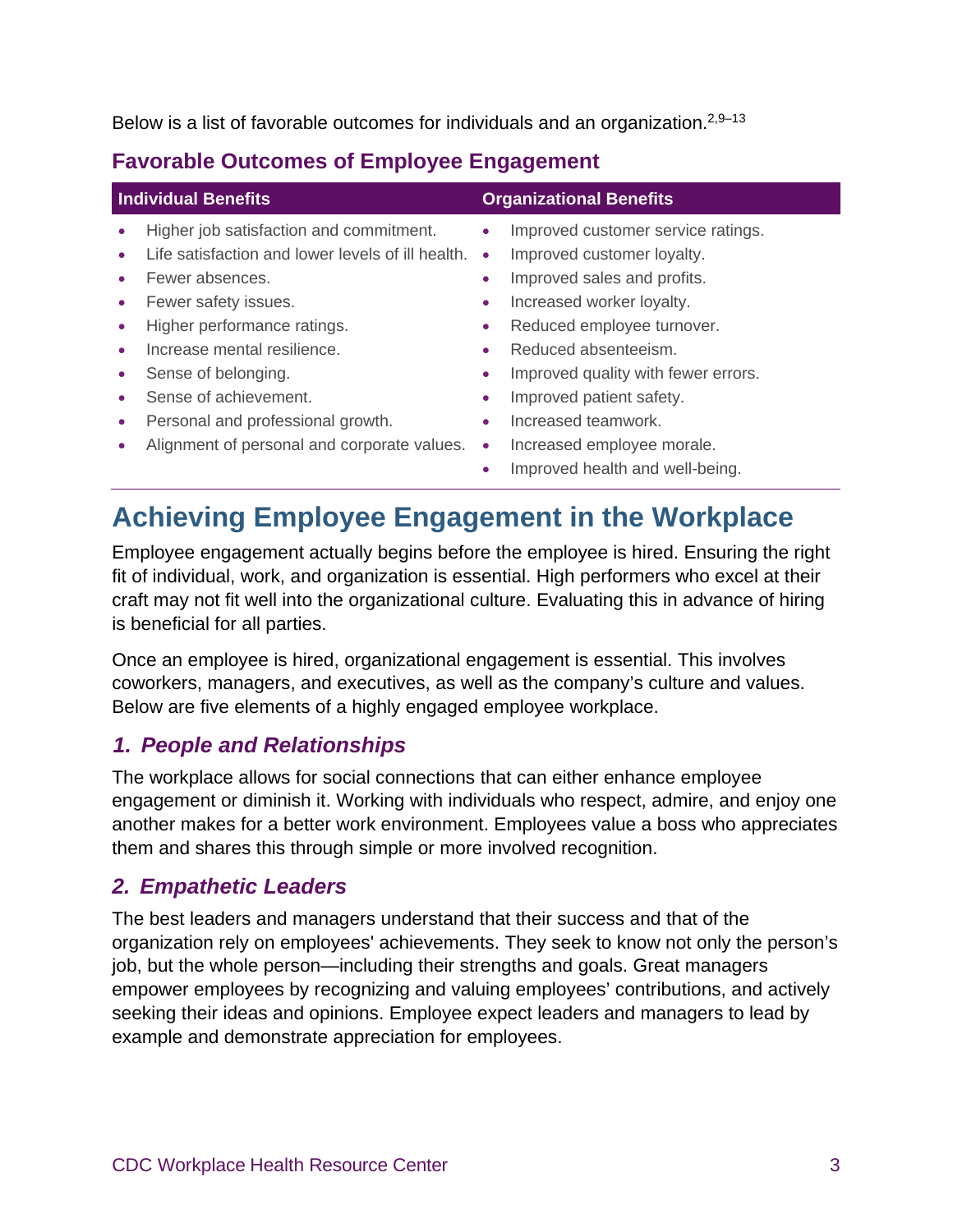#### *3. Benefits Including Wellness Offerings*

In addition to pay, employees are motivated to work for an employer because of the additional benefits, which may include health insurance, profit-sharing, flexible work schedules, and recognition and rewards for performance. More employees also are asking for wellness offerings such as on-site fitness centers, cafeterias or food access, and health coaching services.

#### *4. Training and Development*

Organizations and individuals benefit from personal and professional growth and development. It is important to train leaders and managers on how to retain talented employees. From career development and leadership courses to coordinated skill building, training is essential for all employees. Other engagement strategies include internal promotion, travel opportunities, and work exchanges.



### *5. Capture Timely Feedback and Take Action*

Organizations can use existing tools to encourage employee input on the design or improvements to their program. Employers not only should invite employees to participate in a workplace experience survey, they should ask them to help modify or improve tools to make them relevant to their work and company culture. When a company invites its employees to share their feedback through regular surveys or focus groups, the employees' expectation is that leadership will follow through and take action. Employers should use the data to monitor key performance metrics and identify needs or areas for improvement. In developing action plans, the steps should be realistic and include concrete examples of how those steps will enhance employee experience and engagement, while achieving company goals.

## **Opportunities and Resources**

There are a rising number of tools for measuring employee engagement, from research instruments to commercial surveys. Gaining insight on employee engagement to include employee satisfaction, effect on client satisfaction, and overall engagement of the whole person at work is an opportunity for all employers.

Ultimately, employee engagement is a connection of intellectual, physical, and emotional energy—a state of mind, body, and spirit—at the workplace with favorable impact to both the individual and the organization. Below are a few tools and resources for employers interested in learning more about employee engagement.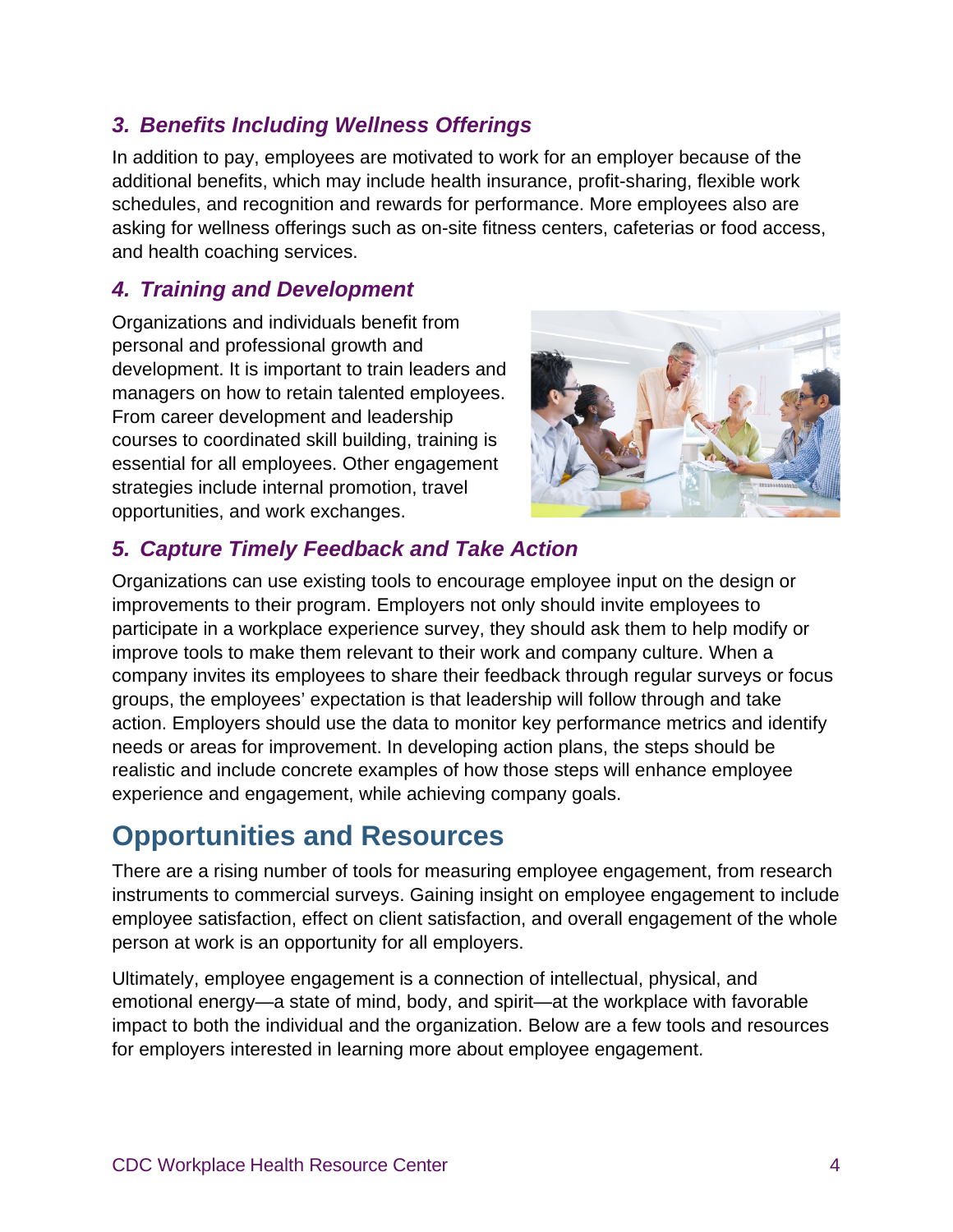#### *Tools and Resources for Engaging Employees in the Workplace*

- *National Healthy [Workplace](https://www.cdc.gov/workplacehealthpromotion/tools-resources/pdfs/NHWP_INPUTS_Manual.pdf) (NHWP) Health and Safety Climate Survey*
- *Health Promotion in the Workplace: Improving [Awareness,](https://nccd.cdc.gov/WHRC/?searchTerm=Health%20Promotion%20in%20the%20Workplace:%20Improving%20Awareness,%20Enhancing%20Motivation,%20Building%20Skills%20and%20Creating%20Opportunity) Enhancing Motivation, Building Skills, and Creating [Opportunity](https://nccd.cdc.gov/WHRC/?searchTerm=Health%20Promotion%20in%20the%20Workplace:%20Improving%20Awareness,%20Enhancing%20Motivation,%20Building%20Skills%20and%20Creating%20Opportunity)* (PDF of book is available at no cost), by the Art and Science of Health Promotion Institute
- **Harvard Business Review** 
	- o What Great Managers Do to Engage [Employees](https://hbr.org/2015/04/what-great-managers-do-to-engage-employees)
	- o The Impact of Employee Engagement on [Performance](https://hbr.org/resources/pdfs/comm/achievers/hbr_achievers_report_sep13.pdf)
- Gallup Q<sup>12</sup> Employee [Engagement](https://q12.gallup.com/public/en-us/Features) Survey

The **CDC [Workplace](https://nccd.cdc.gov/WHRC/) Health Resource Center** (WHRC) is a one-stop shop for organizations to find credible tools, guides, case studies, and other resources to design, develop, implement, evaluate, and sustain workplace health promotion programs. Visit the **CDC [Workplace](https://nccd.cdc.gov/WHRC/) Health Resource Center** to learn more about and strategies for employee engagement.

# *References*

- 1. Harter JK, Schmidt FL, Hayes TL. Business-unit-level relationship between employee satisfaction, employee engagement, and business outcomes: a meta-analysis. *J Appl Psychol.* 2002; 87(2):268– 279.
- 2. Harter JK, Schmidt FL, Agrawal S, Plowman SK, Blue A. *The Relationship Between Engagement at Work and Organizational Outcomes: 2016 Q12 Meta-Analysis*. Omaha, NE: Gallup; 2016. Available from: [http://www.gallup.com/services/191558/q12-meta-analysis-ninth-edition-2016.aspx.](http://www.gallup.com/services/191558/q12-meta-analysis-ninth-edition-2016.aspx) Accessed July 20, 2018.
- 3. Burton WN, Schultz AB. The Association of Employee Engagement at Work with Health Risks and Presenteeism webinar. [https://hero-health.org/webinar/association-employee-engagement-work](https://hero-health.org/webinar/association-employee-engagement-work-health-risks-presenteeism/)[health-risks-presenteeism.](https://hero-health.org/webinar/association-employee-engagement-work-health-risks-presenteeism/) Accessed July 20, 2018.
- 4. Goetzel RZ, Fabius R, Fabius D, Roemer EC, Thornton N, Kelly RK, Pelletier KR. The stock performance of C. Everett Koop Award winners compared with the Standard & Poor's 500 index. *J Occup Environ Med.* 2016;58(1):9–15.
- 5. Harvard Business Review Analytic Services. The impact of employee engagement on performance. *Harvard Business Review.* 2013. [https://hbr.org/resources/pdfs/comm/achievers/hbr\\_achievers\\_report\\_sep13.pdf.](https://hbr.org/resources/pdfs/comm/achievers/hbr_achievers_report_sep13.pdf) Accessed July 20, 2018.
- 6. Zinger D. The Saba Blog: William Kahn: Q&A with the Founding Father of Engagement (part 1) website[.https://www.saba.com/blog/william-kahn-qa-with-the-founding-father-of-engagement-part-1.](https://www.saba.com/blog/william-kahn-qa-with-the-founding-father-of-engagement-part-1) Accessed July 20, 2018.
- 7. Kahn WA. Psychological conditions of personal engagement and disengagement at work. *Academy of Management Journal*. 1990;33(4):692–724. [doi:10.2307/256287.](https://doi.org/10.5465/256287)